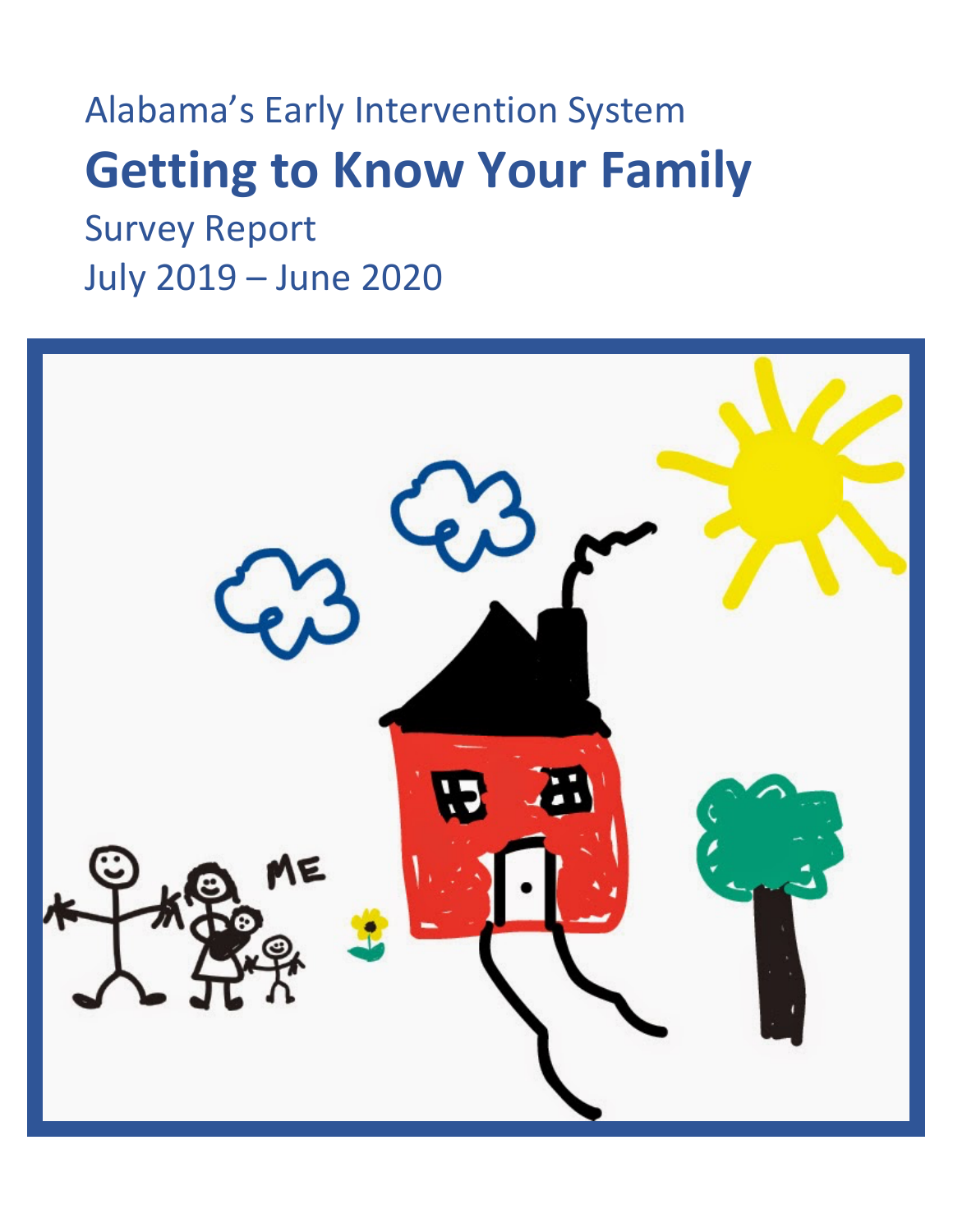This survey was conducted and analyzed by faculty and staff from the University of Alabama at Birmingham (UAB), including the UAB School of Public Health's Applied Evaluation and Assessment Center.

#### **UAB School of Public Health, Department of Health Care Organization and Policy**

Julie Preskitt, MSOT, MPH, PhD Associate Professor Director of the Applied Evaluation and Assessment Center

> Beth Johns, OTR/L, MPH Senior Project Director Applied Evaluation and Assessment Center

> Elizabeth Blunck, MPH Program Manager Applied Evaluation and Assessment Center



## **EXAMPLE THE UNIVERSITY OF** ALABAMA AT BIRMINGHAM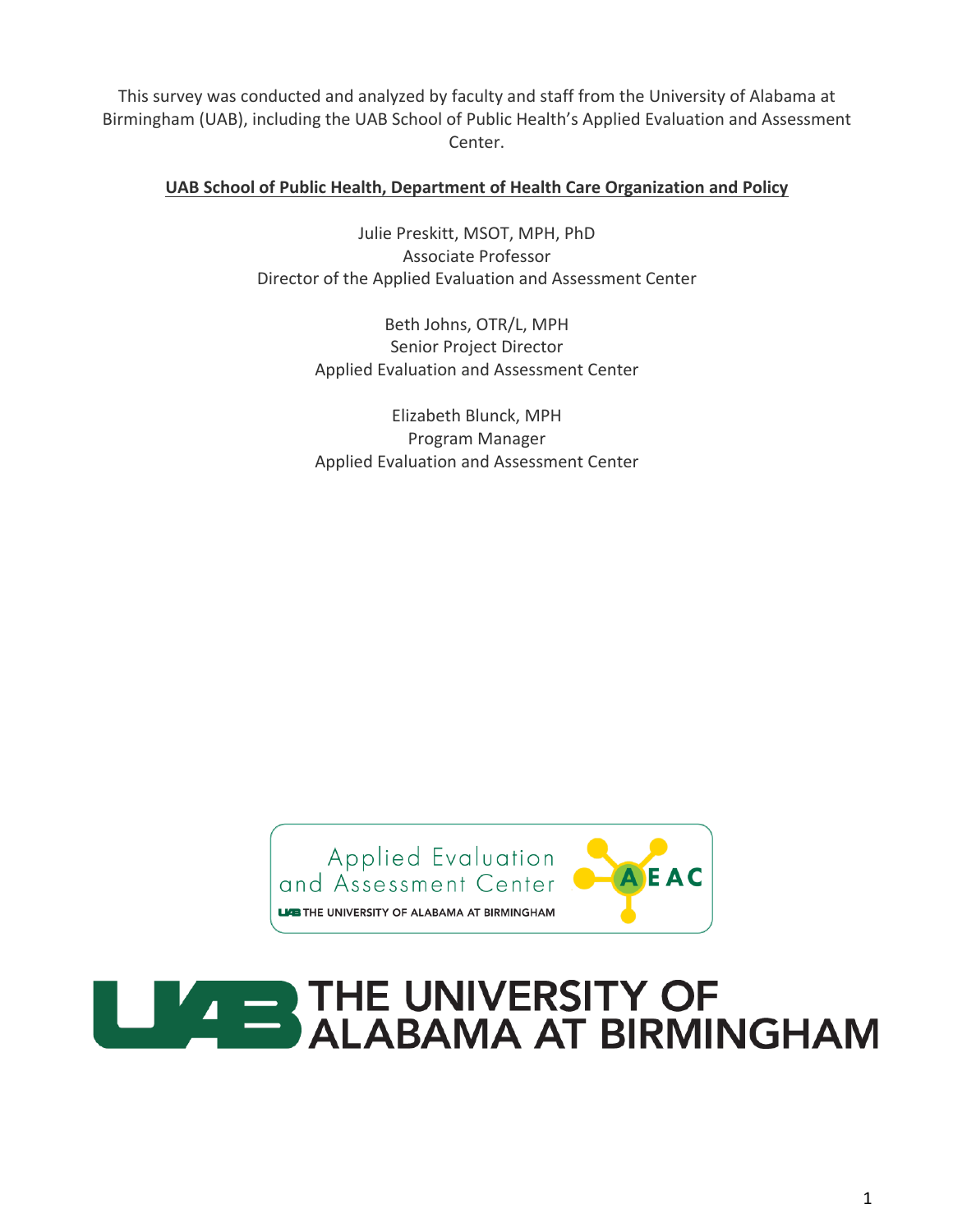### Key Findings

- Survey Responses
	- o Surveys were sent to 46 Early Intervention (EI) sites. Over the course of the 2019-2020 reporting year, 248 surveys were submitted from 26 sites.
	- o Most families responding to the survey had children aged 25-32 months, completed the survey by themselves, and were completing their First Annual IFSP review.
- Family Concerns
	- $\circ$  The most commonly reported family concern was about how their child understands and uses language and communication skills.
	- $\circ$  The next most commonly report family concern was about their child gaining independence in meeting his/her needs in appropriate ways compared to children his/her age.
- Understanding of Developmental Needs
	- $\circ$  Families report significant improvement in their understanding of their child's needs after participating in EI services.
- Family and Child Impact
	- o Social/Emotional/Behavior: After receiving EI services, most families agree or strongly agree:
		- § their family is better able to participate in daily activities and community events.
			- § their child had developed new skills relating to social and emotional development.
			- they had an increased knowledge of how to identify and respond to their child's needs in the area of social and emotional development.
	- o Language and Communication: After receiving EI services, most families agree or strongly agree:
		- their child had improved in his/her language and communication skills.
		- they themselves had an increased knowledge of how to support their child's language and communication skills.
	- $\circ$  Learning skills: After receiving EI Services, most families agree or strongly agree:
		- their children had learned and use new skills in understanding the world around him/her.
		- they had an increased knowledge of how to support their child in learning these life skills.
	- $\circ$  Gaining Independence: After receiving EI services, most families agree or strongly agree:
		- § their child has gained independence in meeting their needs and in using socially appropriate ways to get what the child wants.
		- § they had an increased knowledge of how to support their child in gaining their independence in meeting their needs and in using socially appropriate ways to get what the child wants.
- Overall EI Experience
	- $\circ$  After receiving EI services, most families agreed or strongly agreed they were:
		- § better able to talk about their child's development needs with professionals who work with their family.
		- better able to participate in making decisions about their child with the professionals who work with their family.
		- § more knowledgeable about available community resources to support their child and/or family.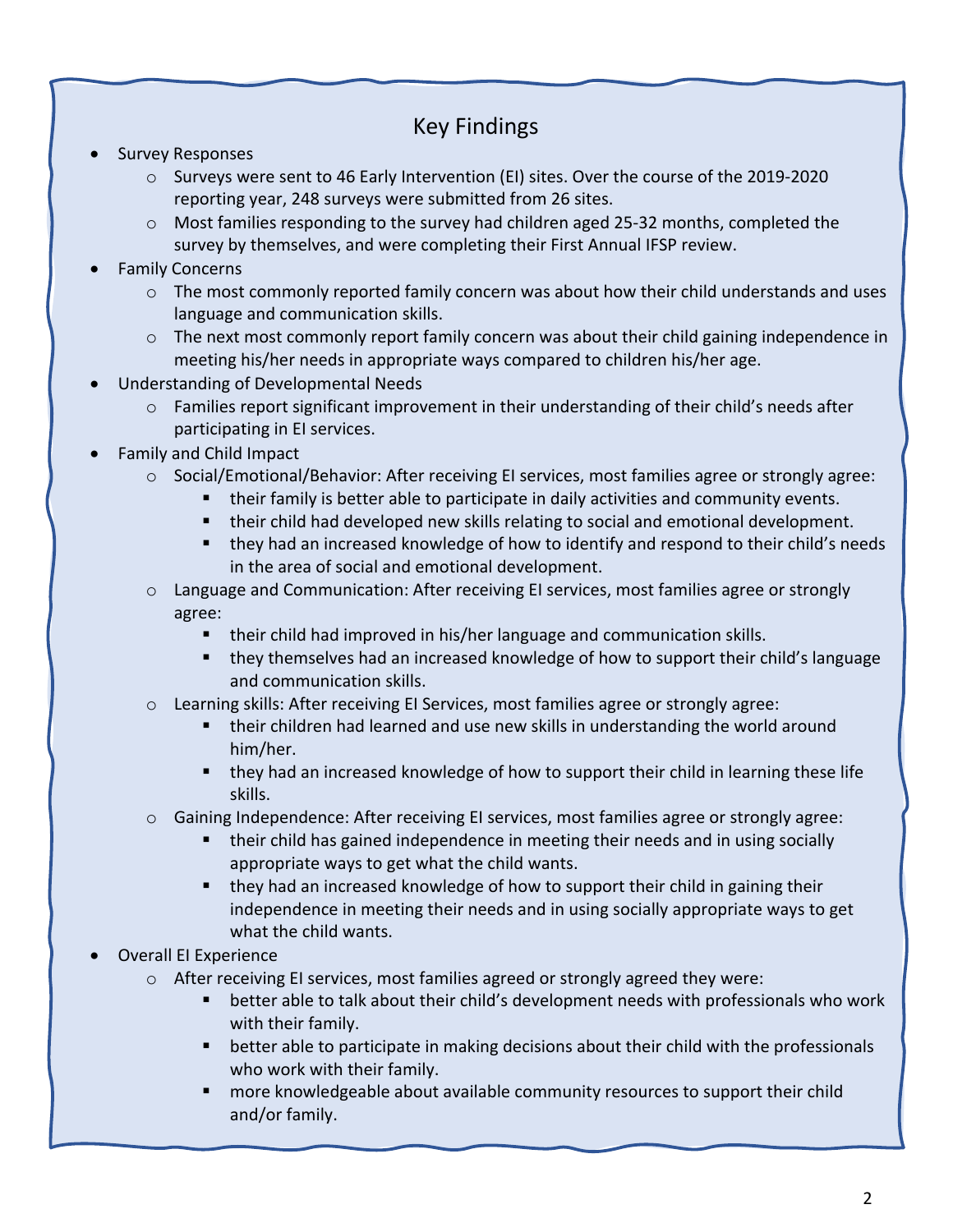#### I. Demographics of Survey Respondents

#### Respondents

Alabama's Early Intervention System (AEIS) requests that each local EI program site use the Getting to Know Your Family survey with enrolled families at each of the following timepoints: first annual IFSP review, second annual IFSP review, and when exiting early intervention. Prior to the 2019-2020 cycle, responses were also requested from families at initial enrollment in early intervention (New to EI). However, the survey approach was revised during the 2019-2020 cycle to support a stronger focus on capturing information from families who had been receiving ongoing services through AEIS versus families new to the system. Participation is strongly encouraged, but is voluntary both for families and for programs. The purpose of the survey is to capture satisfaction and family and child outcomes overall and by program site. Only aggregate, statewide reports are released publicly.

The survey was distributed to each of the 46 local program sites in both online and hard copy formats. This report includes surveys collected between July 1, 2019 – June 30, 2020. A total of 248 survey responses were collected and analyzed and most responses were in hard copy format. The number of responses is lower than in previous reporting years because of the change noted above. The number and percentages of responses by AEIS are presented in the table below.

| Site Name                                                                   | %    | Count        |
|-----------------------------------------------------------------------------|------|--------------|
| AIDB Auburn Regional Center                                                 | 6.6  | 16           |
| AIDB Birmingham Regional Center                                             | 1.2  | 3            |
| AIDB Dothan Regional Center                                                 | 0.0  | 0            |
| AIDB Huntsville Regional Center                                             | 0.0  | 0            |
| AIDB Mobile Regional Center                                                 | 0.4  | $\mathbf{1}$ |
| AIDB Montgomery Regional Center                                             | 0.0  | 0            |
| AIDB Shoals Regional Center                                                 | 5.3  | 13           |
| AIDB Talladega Regional Center                                              | 0.8  | 2            |
| AIDB Tuscaloosa Regional Center                                             | 18.9 | 46           |
| Arc of Autauga/ West Elmore                                                 | 0.0  | 0            |
| Arc of Jefferson County HOPE Program                                        | 0.0  | 0            |
| Arc of Madison County Infant/ Toddler Program                               | 0.4  | 1            |
| Arc of Walker                                                               | 0.0  | 0            |
| Cahaba Center Early Intervention                                            | 4.1  | 10           |
| CDD - Center for the Developmentally Disabled of North Central Alabama, Inc | 0.4  | 1            |
| Children R Us, Inc                                                          | 0.0  | 0            |
| Children's Center of Montgomery                                             | 0.0  | 0            |
| Children's of Alabama Early Intervention Services                           | 2.5  | 6            |
| Community Service Programs of West Alabama, Inc                             | 28.0 | 68           |
| <b>East Central AL UCP</b>                                                  | 3.7  | 9            |
| EI @ UA                                                                     | 0.0  | 0            |
| <b>Goodwill Easter Seals</b>                                                | 1.2  | 3            |
| <b>Gulf Coast Therapy</b>                                                   | 0.8  | 2            |
| Marshall/ Jackson MRA                                                       | 0.0  | 0            |

#### *What is the name of the Early Intervention Program that serves your child and family?*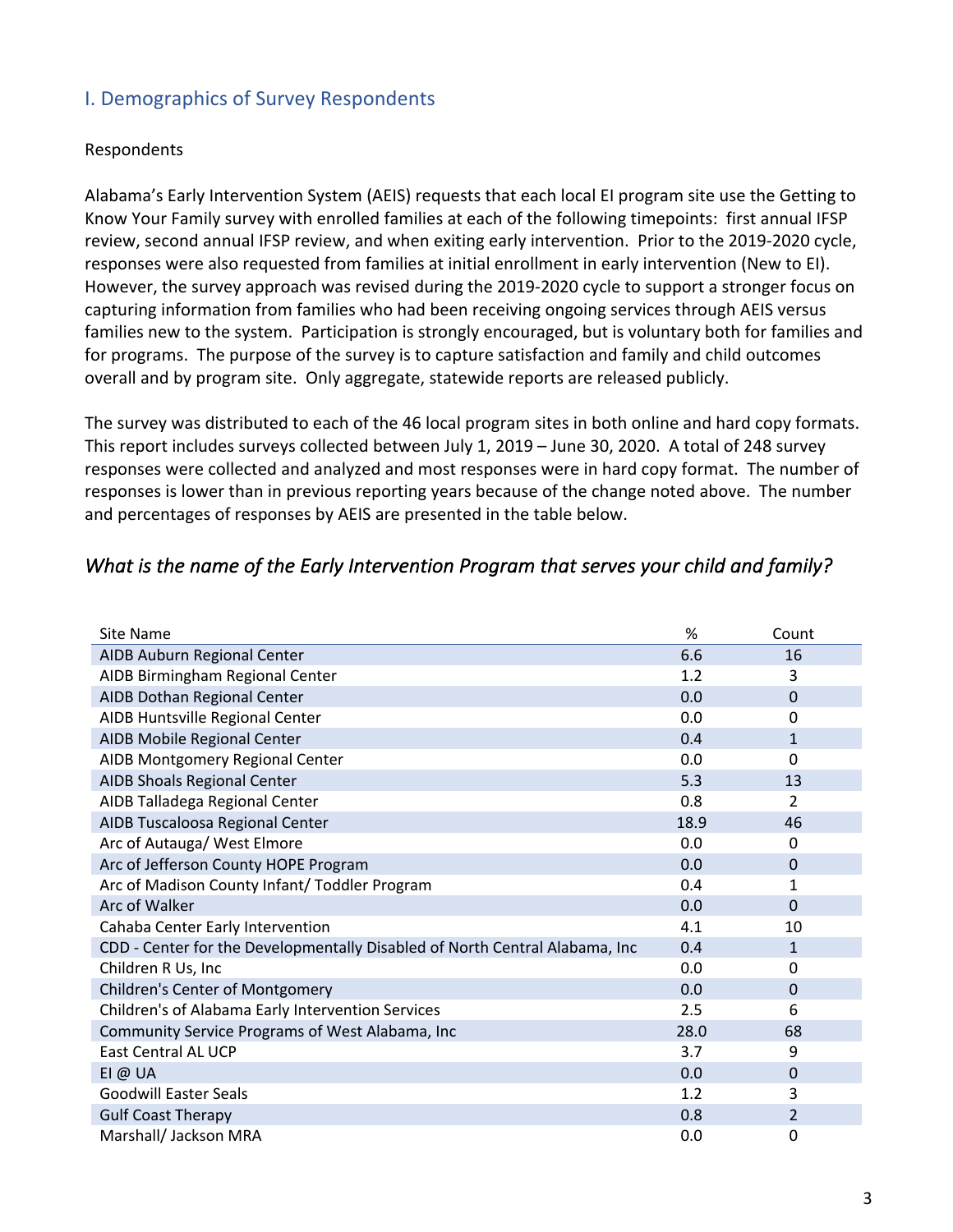| <b>NCA-MRA</b>                                          | 11.5 | 28           |
|---------------------------------------------------------|------|--------------|
| Project Wiggles and Giggles                             | 0.0  | 0            |
| <b>SCOPE 310 Authority</b>                              | 0.4  | $\mathbf{1}$ |
| The Arc of Shelby County                                | 0.4  | 1            |
| Tri- County Early Intervention                          | 1.2  | 3            |
| <b>Twin Acres</b>                                       | 0.0  | 0            |
| <b>UCP Mobile- Sunrise</b>                              | 1.2  | 3            |
| UCP of Huntsville and Tennessee Valley                  | 0.4  | 1            |
| UCP of Mobile - Bright Beginnings                       | 0.0  | 0            |
| <b>UCP of Mobile - Family Ties</b>                      | 0.0  | 0            |
| <b>UCP of Mobile - Horizons</b>                         | 0.4  | $\mathbf{1}$ |
| UCP of Mobile - New Journey                             | 0.0  | 0            |
| UCP of Mobile - Project Special Delivery                | 1.6  | 4            |
| <b>UCP of Mobile- Families First</b>                    | 0.0  | 0            |
| <b>UCP of Northwest AL</b>                              | 4.1  | 10           |
| United Ability- Birmingham                              | 2.5  | 6            |
| Valley Haven School                                     | 0.0  | 0            |
| Vaughn-Blumberg Center                                  | 1.2  | 3            |
| <b>Village EI</b>                                       | 0.0  | 0            |
| Vivian B. Adams                                         | 0.0  | 0            |
| Watch Me Grow                                           | 0.0  | 0            |
| <b>WISE</b>                                             | 0.0  | 0            |
| I do not know the name of my Early Intervention Program | 0.4  | 1            |
| Other-District Name, etc.                               | 0.0  | 0            |

- The largest number of survey responses are from Community Service Programs of West Alabama (28.0%), AIDB Tuscaloosa Regional Center (18.9%), and NCA-MRA (11.5%).
- Only 26 or 46 sites submitted surveys. AEIS is working with the UAB evaluation team on strategies to increase participation.

#### *Age of child (in months)*

| Age of Child       | %    | Count |
|--------------------|------|-------|
| Less than 6 months | 8.0  | 19    |
| 6-12 months        | 9.2  | 22    |
| 13-18 months       | 17.6 | 42    |
| 19-24 months       | 21.8 | 52    |
| 25-32 months       | 32.6 | 78    |
| 33-36 months       | 10.9 | 26    |

• Most families responding to this survey had children aged 25-32 months.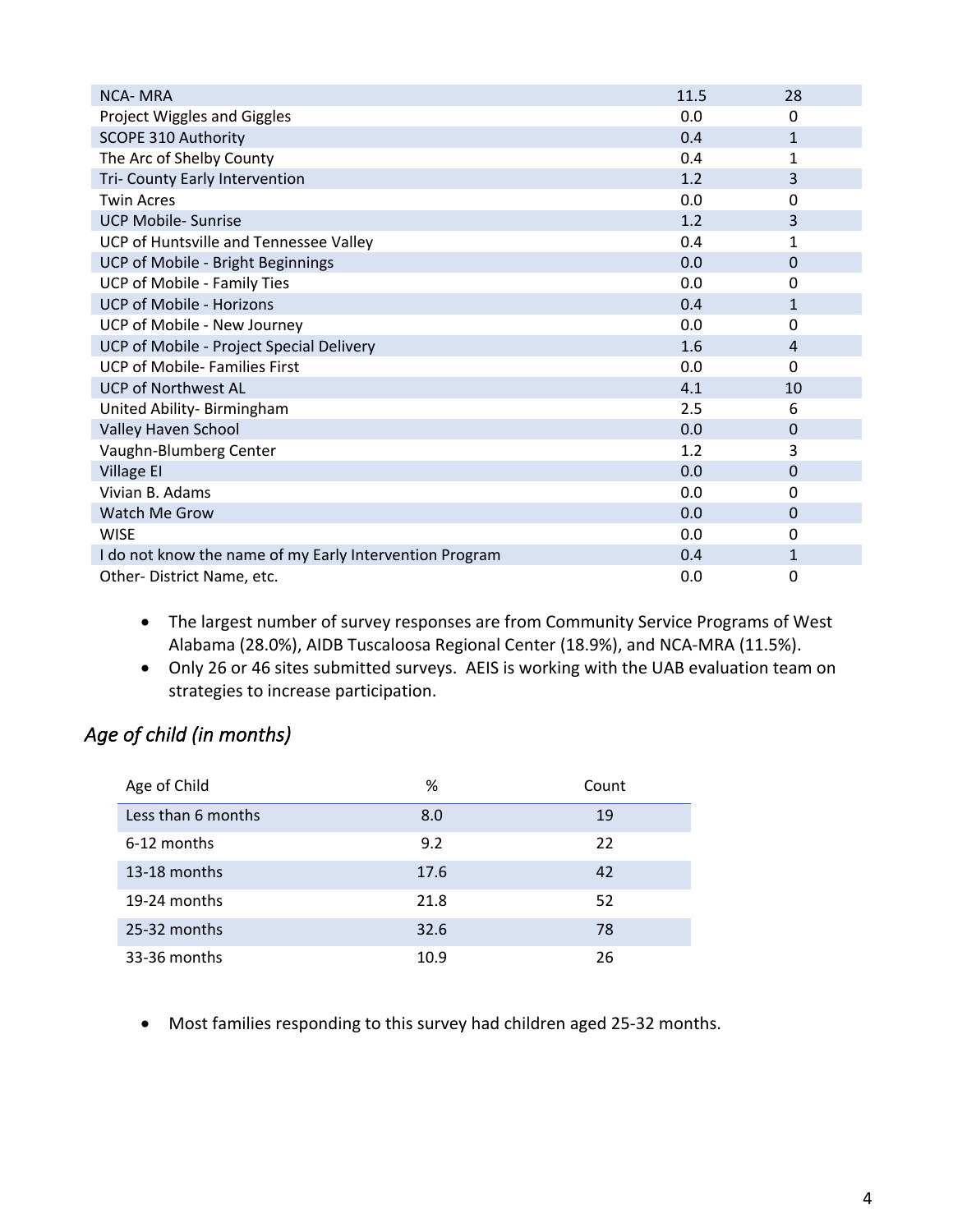#### *Is someone helping you complete this survey?*

|                                                                                               | %    | Count |
|-----------------------------------------------------------------------------------------------|------|-------|
| No, I am completing it by myself                                                              | 54.8 | 131   |
| Yes, my family or friend                                                                      | 0.0  | 0     |
| Yes, a professional who works with my family (such as service<br>coordinator, PT, OT, Speech) | 43.1 | 103   |
| Other please specify                                                                          | 21   |       |

- Most survey respondents (54.8%) completed the survey by themselves.
- Many respondents (43.1%) had a professional that works with the family help them complete the survey.

#### *Please select the time period that best reflects when you are completing this survey.*

|                                   | %    | Count |
|-----------------------------------|------|-------|
| <b>First Annual IFSP review</b>   | 56.8 | 50    |
| Second Annual IFSP review         | 26.1 | 23    |
| <b>Exiting Early Intervention</b> | 17.1 | 25    |

- The majority of survey respondents (56.8%) were completing their First Annual IFSP review.
- Only 88 of 248 survey respondents answered this question. This excessive amount of missing data on this question limits the ability to analyze differences in responses at these various timepoints.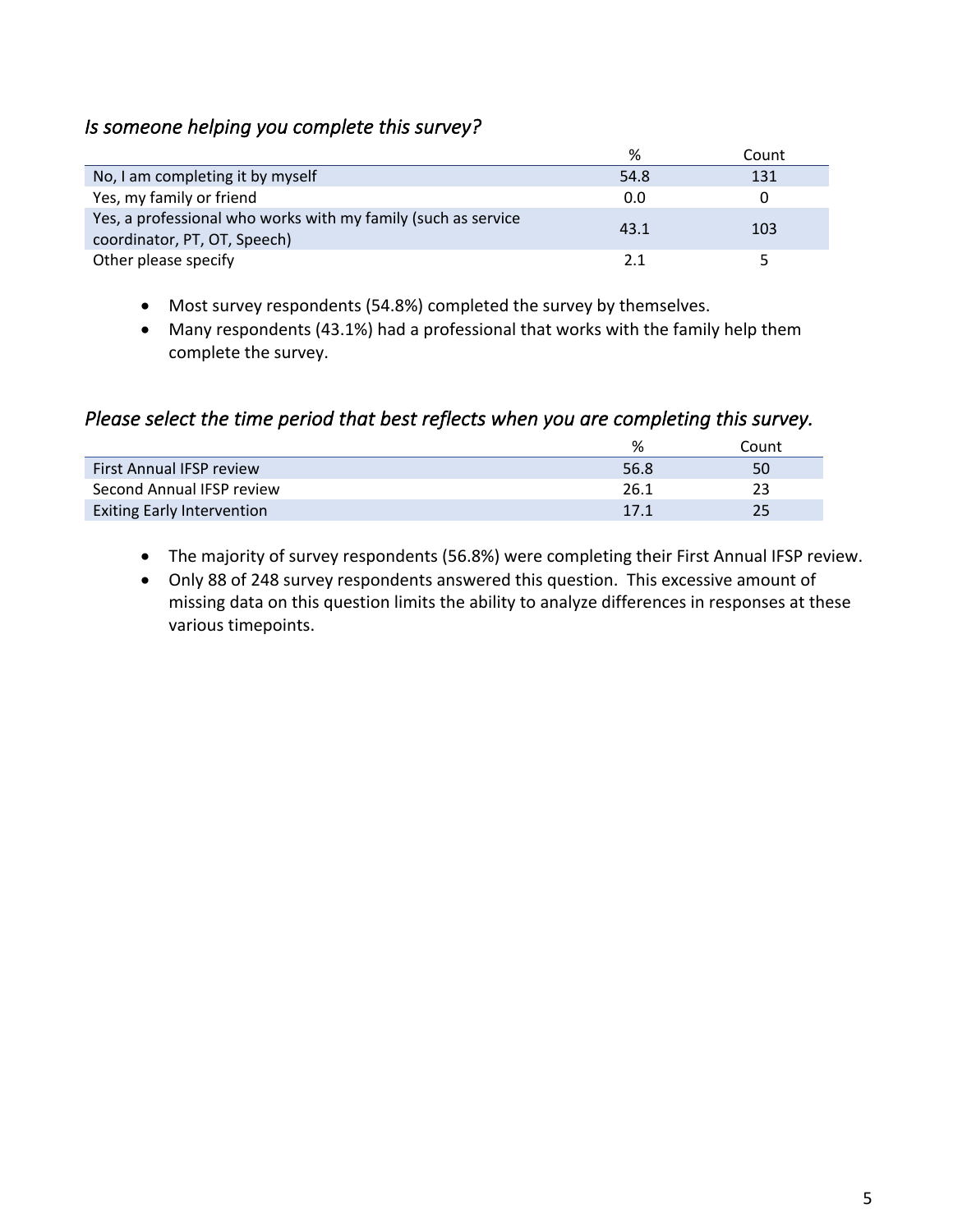#### II. Results

#### A. Family Concerns

Families were asked about concerns they have related to specific areas of their child's development. The most commonly reported concern from families was about how their child understands and uses language and communication skills compared to other children his/her age. The following questions are specific to their child's development.

*1. I have concerns about my child's behavior and/or social or emotional skills (controlling emotions, relating with adults and other children, following rules) compared to other children his/her age.*

|            | ℅    | Count |
|------------|------|-------|
| Yes        | 41.1 | 101   |
| No         | 52.6 | 128   |
| Don't Know | 6.1  | 15    |

- Over half (52.6%) of families reported no concerns about their child's behavioral and/or social or emotional skills compared to other children his/her age.
- *2. I have concerns about how my child understands and uses language and communication skills compared to other children his/her age*

|            | %    | Count |
|------------|------|-------|
| Yes        | 73.4 | 171   |
| No         | 22.8 | 53    |
| Don't Know | 3.9  |       |

• Almost two-thirds (73.4%) of families reported concerns about how their child understands and uses language and communication skills compared to children his/her age.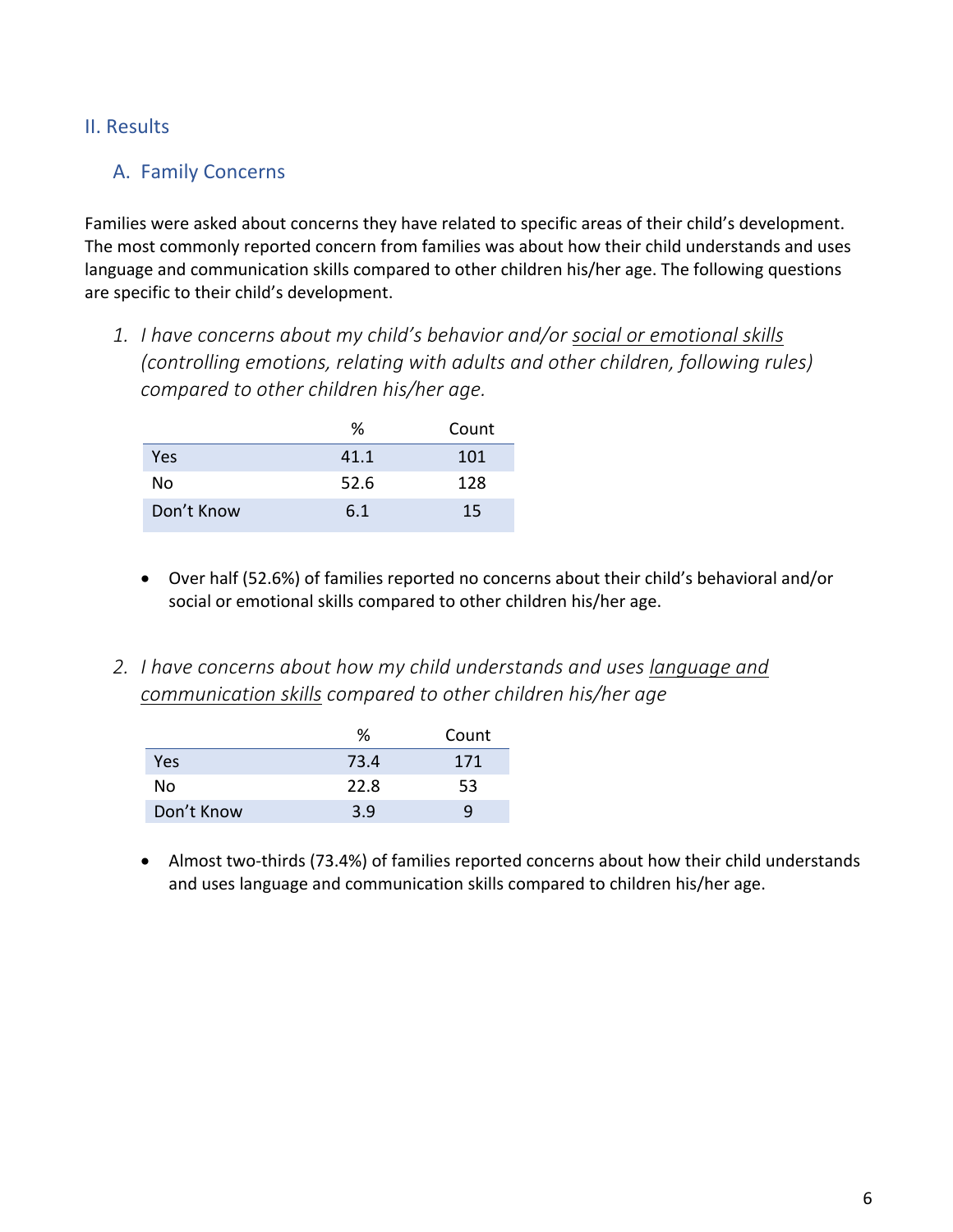*3. I have concerns about how my child learns new skills like thinking, remembering, problem solving, or understanding the world around him/her compared to other children his/her age.*

|            | %    | Count |
|------------|------|-------|
| Yes        | 42.1 | 99    |
| No         | 50.6 | 119   |
| Don't Know | 7.2  | 17    |

- Over half (50.6%) of families reported no concerns about how their child learns new skills like thinking, remembering, problem solving, or understanding the world around them.
- *4. I have concerns about how my child is gaining independence in meeting his/her basic needs and using socially appropriate ways to get what he/she wants compared to other children his/her age.*

|            | ℅    | Count |
|------------|------|-------|
| Yes        | 55.3 | 131   |
| Nο         | 37.1 | 88    |
| Don't Know | 7.6  | 18    |

• More than half of families (55.3%) reported concerns about their child gaining independence in meeting his/her needs in appropriate ways, compared to children his/her age.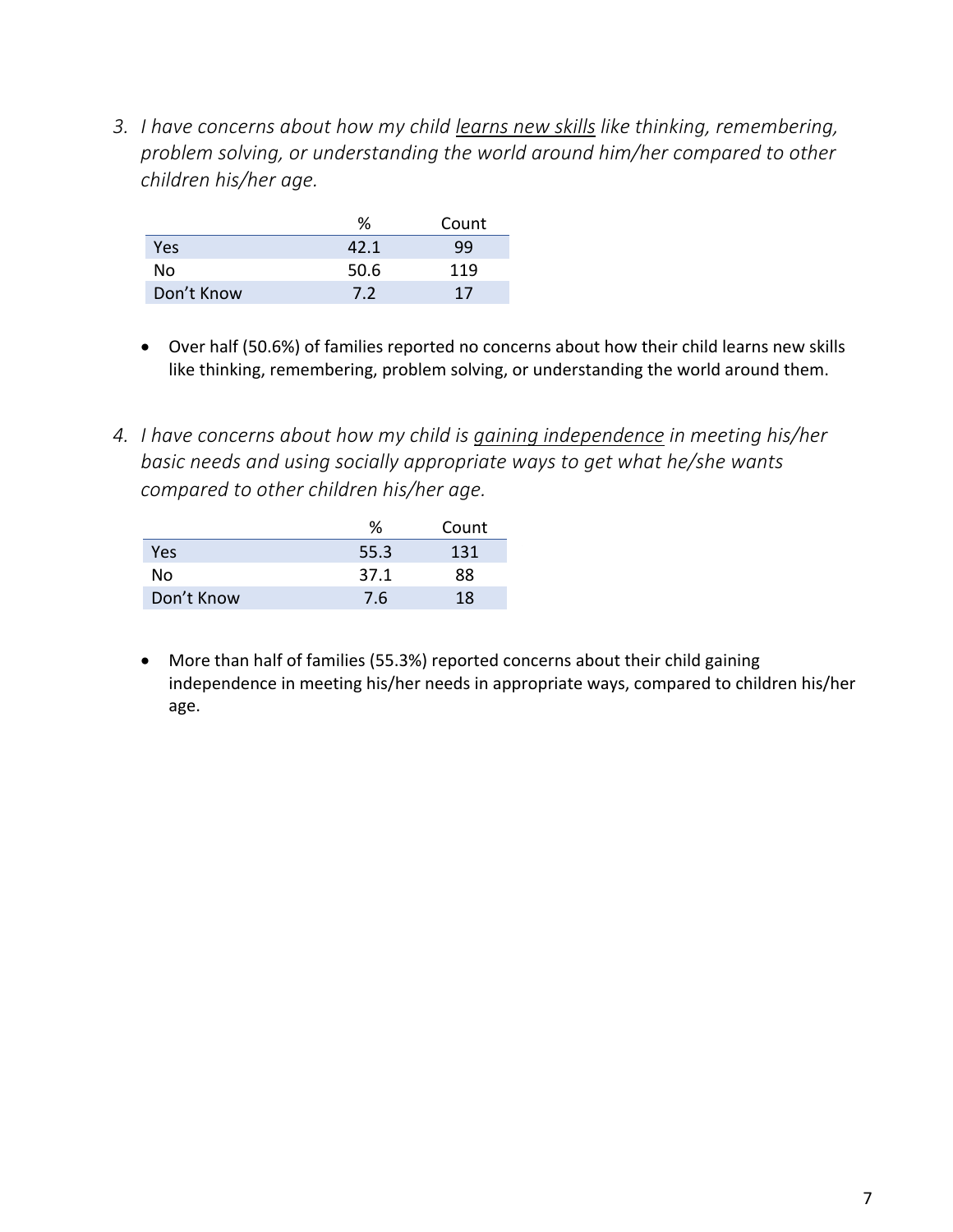#### B. Understanding of Developmental Needs

Respondents were asked about their understanding of their child's developmental needs both before and after participating in Early Intervention.

| Please select the responses that best<br>reflect your opinion.                                                                                   | Poor<br>%<br>(n) | Below<br>Average<br>% (n) | Average<br>% (n) | Above<br>Average<br>% (n) | Excellent<br>% (n) | Mean |
|--------------------------------------------------------------------------------------------------------------------------------------------------|------------------|---------------------------|------------------|---------------------------|--------------------|------|
| Before my child and family received<br>Early Intervention services, I would have<br>rated my understanding of his/her<br>developmental needs as: | 14.5<br>(12)     | 27.7<br>(23)              | 44.6<br>(37)     | 10.8<br>(9)               | 2.4<br>(2)         | 2.6  |
| Now that my child and family are<br>receiving Early Intervention services,<br>would rate my understanding of his/her<br>developmental needs:     | 1.2<br>(1)       | 2.4<br>(2)                | 21.7<br>(18)     | 41.0<br>(34)              | 33.7<br>(28)       | 4.0  |

- More than 40.0% of families reported that before receiving Early Intervention services, they would have rated their understanding of their child developmental needs as "Poor" or "Below Average."
- Almost three quarters of families (74.7%) rated their understanding of their child's development as "Above Average" or "Excellent" after receiving Early Intervention services.
- Survey results demonstrate that families report substantial gains in understanding of their child's needs after participating in Early Intervention services.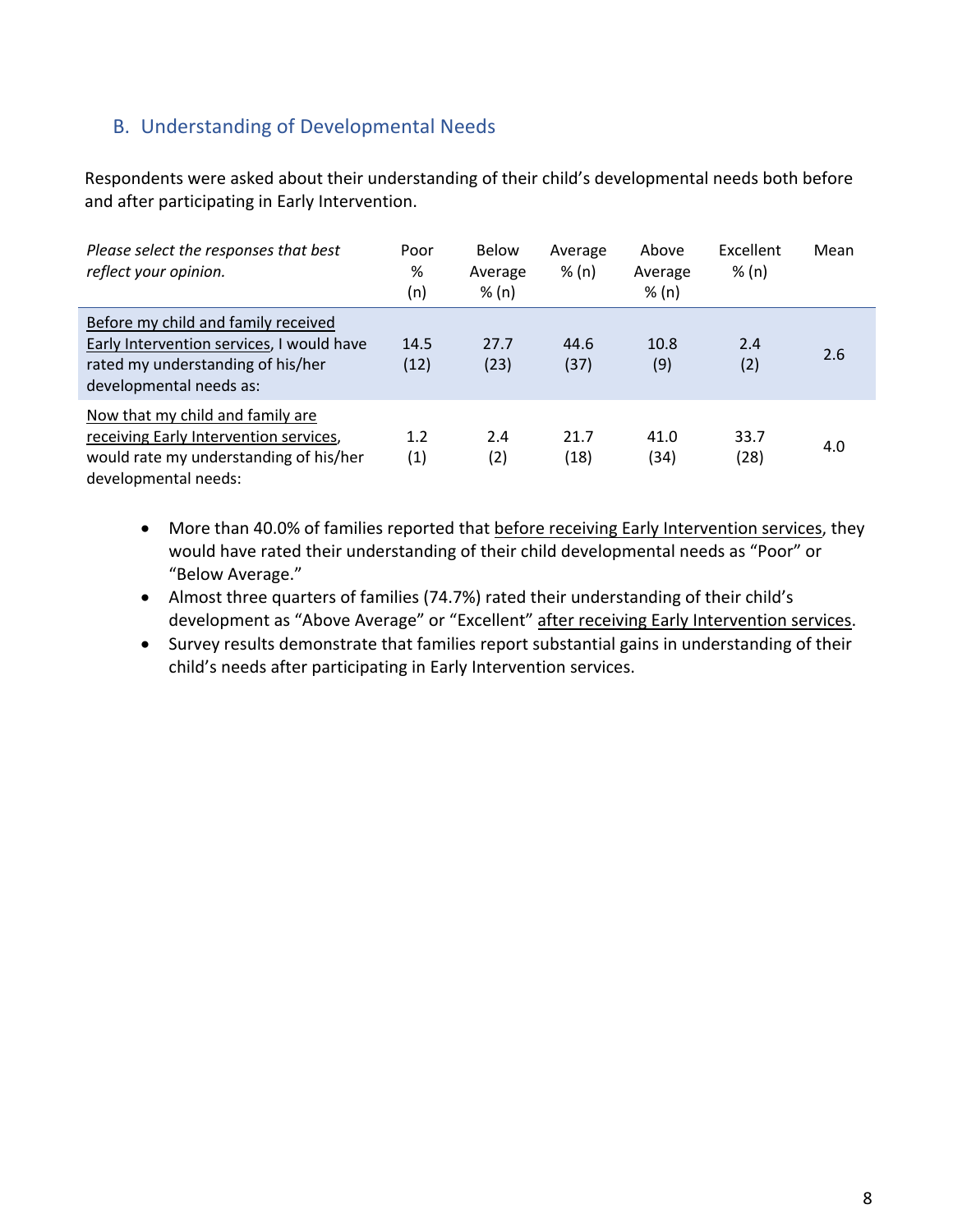#### C. Family and Child Impact

Families were also asked about new skills their child had developed and about their own personal knowledge increases related to identifying, responding to, and supporting their child's developmental needs and skills. Families largely reported their child had increased his or her skills and that they had increased their own knowledge in how to identify, respond to, and support their child's development. The lowest area of gain in child skills and family knowledge (still above 75.6% and 89.0%, respectively) was reported in the developmental area of gaining independence.

#### 1. Social/Emotional/Behavioral

| Please select the responses that best reflect your<br>opinion.                                                                                                                                     | Strongly<br><b>Disagree</b><br>% (n) | <b>Disagree</b><br>% (n) | <b>Neither</b><br>Agree nor<br><b>Disagree</b><br>% (n) | Agree<br>% (n) | Strongly<br>Agree<br>% (n) |
|----------------------------------------------------------------------------------------------------------------------------------------------------------------------------------------------------|--------------------------------------|--------------------------|---------------------------------------------------------|----------------|----------------------------|
| After receiving Early Intervention services, I feel<br>that my family is better able to participate in and<br>enjoy typical daily activities and community events.                                 | 2.4<br>(2)                           | 1.2<br>(1)               | 15.9<br>(13)                                            | 42.7<br>(35)   | 37.8<br>(31)               |
| After receiving Early Intervention services, I feel<br>that my child has developed new skills relating to<br>social or emotional development (i.e., following<br>rules, getting along with others) | 1.2<br>(1)                           | 1.2<br>(1)               | 12.2<br>(10)                                            | 43.9<br>(36)   | 41.5<br>(34)               |
| After receiving Early Intervention services, I feel<br>that I have an increased knowledge of how to<br>identify and respond to my child's needs in the<br>area of social or emotional development. | 1.2<br>(1)                           | 1.2<br>(1)               | 4.9<br>(4)                                              | 48.2<br>(39)   | 44.4<br>(36)               |

- After receiving Early Intervention services, 80.5% of families agree or strongly agree that their family is better able to participate in daily activities and community events.
- After receiving Early Intervention services, 85.4% of families agree or strongly agree that their child had developed new skills relating to social and emotional development.
- After receiving Early Intervention services, 92.6% agree or strongly agree they had an increased knowledge of how to identify and respond to their child's needs in the area of social and emotional development.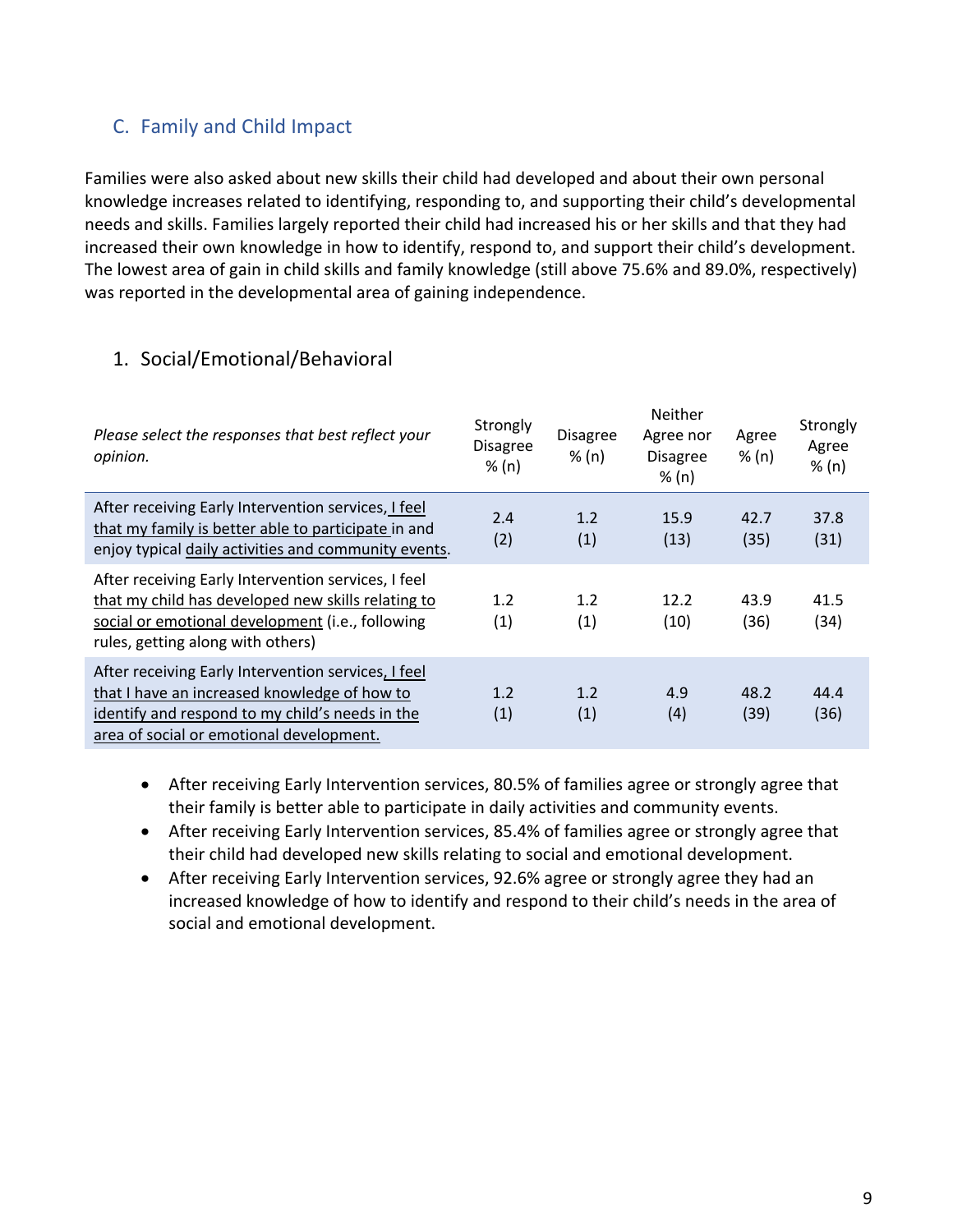#### 2. Language and Communication

| Please select the responses that best reflect<br>your opinion.                                                                                                  | Strongly<br><b>Disagree</b><br>% (n) | <b>Disagree</b><br>% (n) | Neither Agree<br>nor Disagree<br>% (n) | Agree<br>% (n) | Strongly<br>Agree<br>% (n) |
|-----------------------------------------------------------------------------------------------------------------------------------------------------------------|--------------------------------------|--------------------------|----------------------------------------|----------------|----------------------------|
| After receiving Early Intervention services, I<br>feel that my child has improved in his/her<br>language and communication skills.                              | 3.6<br>(3)                           | 1.3<br>(1)               | 10.0<br>(8)                            | 46.3<br>(37)   | 38.8<br>(31)               |
| After receiving Early Intervention services, I<br>feel that I have an increased knowledge of<br>how to support my child's language and<br>communication skills. | 1.3<br>$\left( 1\right)$             | 0.0<br>(0)               | 6.3<br>(5)                             | 47.5<br>(38)   | 45.9<br>(36)               |

- After receiving Early Intervention services, 85.1% of families agree or strongly agree that their child had improved in his/her language and communication skills.
- After receiving Early Intervention services, 93.4% of families agree or strongly agree that they themselves had an increased knowledge of how to support their child's language and communication skills.

#### 3. Learning New Skills

| Please select the responses that best reflect your<br>opinion.                                                                                                                                                                                                 | Strongly<br><b>Disagree</b><br>% (n) | <b>Disagree</b><br>% (n) | <b>Neither</b><br>Agree nor<br><b>Disagree</b><br>% (n) | Agree<br>% (n) | Strongly<br>Agree<br>% (n) |
|----------------------------------------------------------------------------------------------------------------------------------------------------------------------------------------------------------------------------------------------------------------|--------------------------------------|--------------------------|---------------------------------------------------------|----------------|----------------------------|
| After receiving Early Intervention services, I feel that<br>my child has learned and uses new skills relating to<br>thinking, remembering, problem-solving, and<br>understanding the world around him/her.                                                     | 1.2<br>(1)                           | 2.4<br>(2)               | 12.2<br>(10)                                            | 52.4<br>(43)   | 31.7<br>(26)               |
| After receiving Early Intervention services, I feel that<br>I have an increased knowledge of how to support<br>my child in learning and using new skills relating to<br>thinking, remembering, problem-solving, and<br>understanding the world around him/her. | 1.2<br>(1)                           | 1.2<br>(1)               | 3.7<br>(3)                                              | 52.4<br>(43)   | 41.5<br>(34)               |

- After receiving Early Intervention Services, 84.1% of families agree or strongly agree their children had learned and use new skills in understanding the world around him/her.
- After receiving Early Intervention services, 93.9% of families agree or strongly agree they had an increased knowledge of how to support their child in learning these life skills.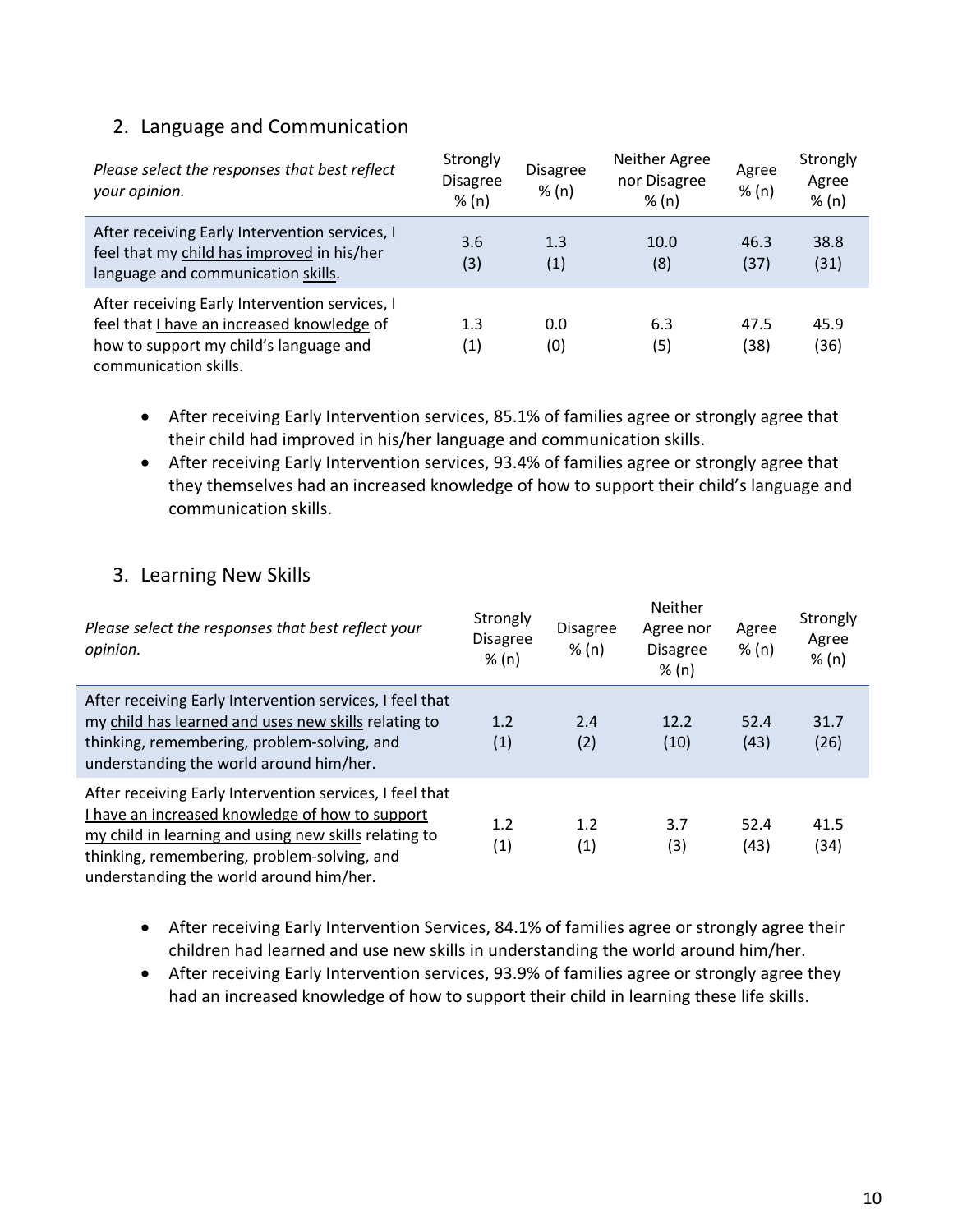#### 4. Gaining Independence

| Please select the responses that best reflect<br>your opinion.                                                                                                                                                                                  | Strongly<br><b>Disagree</b><br>% (n) | <b>Disagree</b><br>% (n) | <b>Neither</b><br>Agree nor<br><b>Disagree</b><br>% (n) | Agree<br>% (n) | Strongly<br>Agree<br>% (n) |
|-------------------------------------------------------------------------------------------------------------------------------------------------------------------------------------------------------------------------------------------------|--------------------------------------|--------------------------|---------------------------------------------------------|----------------|----------------------------|
| After receiving Early Intervention services, I<br>feel that my child has gained independence in<br>meeting his/her needs and in using socially<br>appropriate ways to get what he/she wants.                                                    | 2.4<br>(2)                           | 2.4<br>(2)               | 19.5<br>(16)                                            | 48.8<br>(40)   | 26.8<br>(22)               |
| After receiving Early Intervention services, I<br>feel that I have an increased knowledge of how<br>to support my child in gaining independence in<br>meeting his/her needs and in using socially<br>appropriate ways to get what he/she wants. | 1.2<br>(1)                           | 0.0<br>(0)               | 9.8<br>(8)                                              | 52.4<br>(43)   | 36.6<br>(30)               |

- After receiving Early Intervention services, 75.6% of families agree or strongly agree their child has gained independence in meeting their needs and in using socially appropriate ways to get what the child wants.
- After receiving Early Intervention services, 89.0% of families agree or strongly agree they had an increased knowledge of how to support their child in gaining their independence in meeting their needs and in using socially appropriate ways to get what the child wants.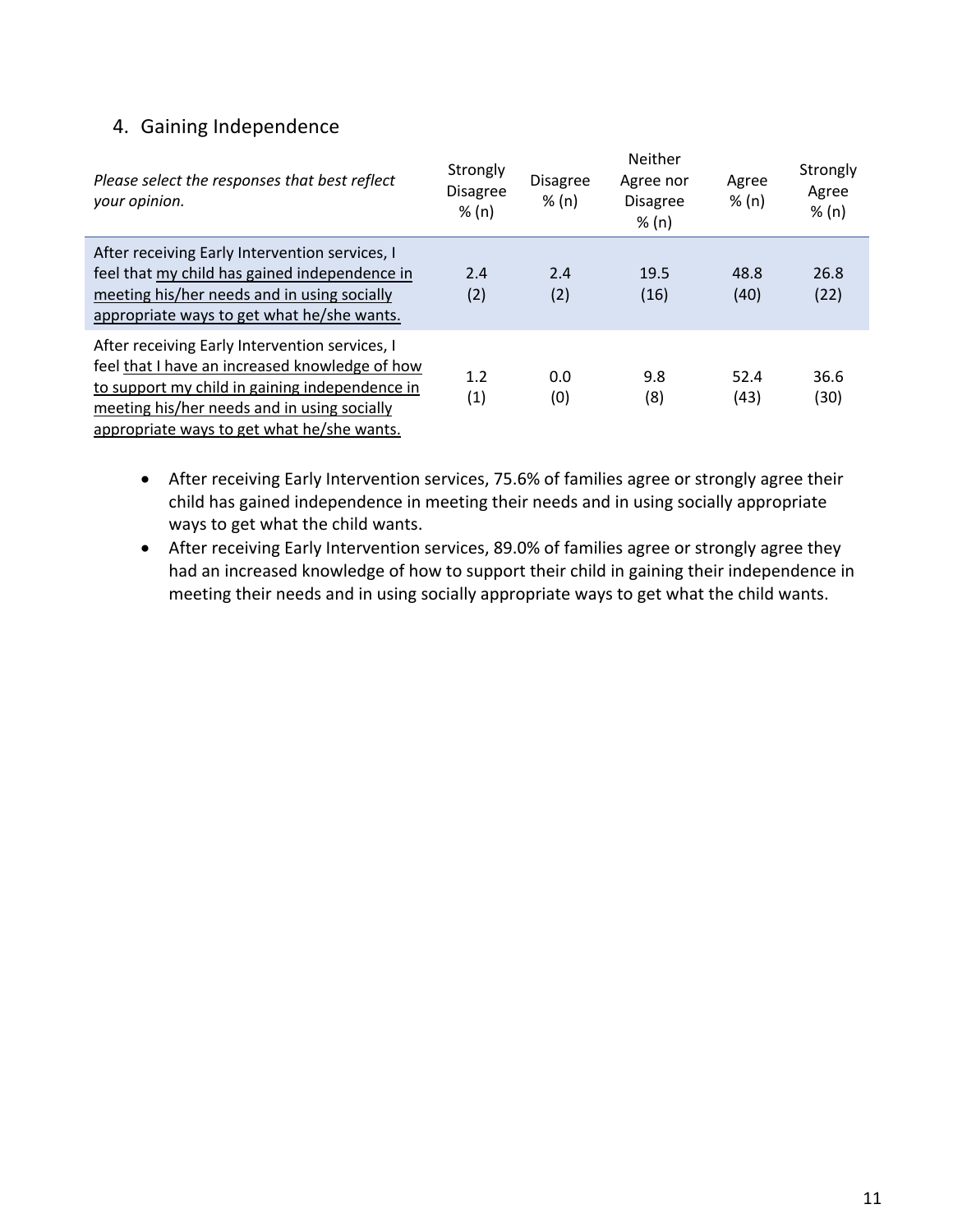#### D. Overall Early Intervention Experience

Families who were either participating in an annual IFSP review or exiting the EI system were asked about improvements in their abilities to interact with professionals who work with their families. Specifically, they were asked about their ability to talk about their child's developmental needs and their ability to participate in making decisions about their child. Families were also asked about increases in their knowledge of community resources that can support their child and family.

| Please select the responses that best reflect<br>your opinion.                                                                                                                                  | Strongly<br><b>Disagree</b><br>% (n) | Disagree<br>% (n) | Neither Agree<br>nor Disagree<br>% (n) | Agree<br>% (n) | Strongly<br>Agree<br>% (n) |
|-------------------------------------------------------------------------------------------------------------------------------------------------------------------------------------------------|--------------------------------------|-------------------|----------------------------------------|----------------|----------------------------|
| Because my child and family receive Early<br>Intervention services, I am better able to<br>talk about my child's developmental needs<br>with the professionals who work with my<br>family.      | 1.2<br>(1)                           | 0.0<br>(0)        | 2.4<br>(2)                             | 46.3<br>(38)   | 50.0<br>(41)               |
| Because my child and family receive Early<br>Intervention services, I am better able to<br>participate in making decisions about my<br>child with the professionals who work with<br>my family. | 1.2<br>(1)                           | 0.0<br>(0)        | 2.4<br>(2)                             | 41.5<br>(34)   | 54.9<br>(45)               |
| Because my child and family receive Early<br>Intervention services, I am more<br>knowledgeable about available community<br>resources to support my child and/or<br>family.                     | 1.2<br>(1)                           | 0.0<br>(0)        | 4.9<br>(4)                             | 50.0<br>(41)   | 43.9<br>(36)               |

- After receiving Early Intervention services, 96.3% of families agreed or strongly agreed they were better able to talk about their child's development needs with professionals who work with their family.
- After receiving Early Intervention services, 96.4% of families agreed or strongly agreed they were able to better participate in making decisions about their child with the professionals who work with their family.
- After receiving Early Intervention services, 93.9% of families agreed or strongly agreed they were more knowledgeable about available community resources to support their child and/or family.